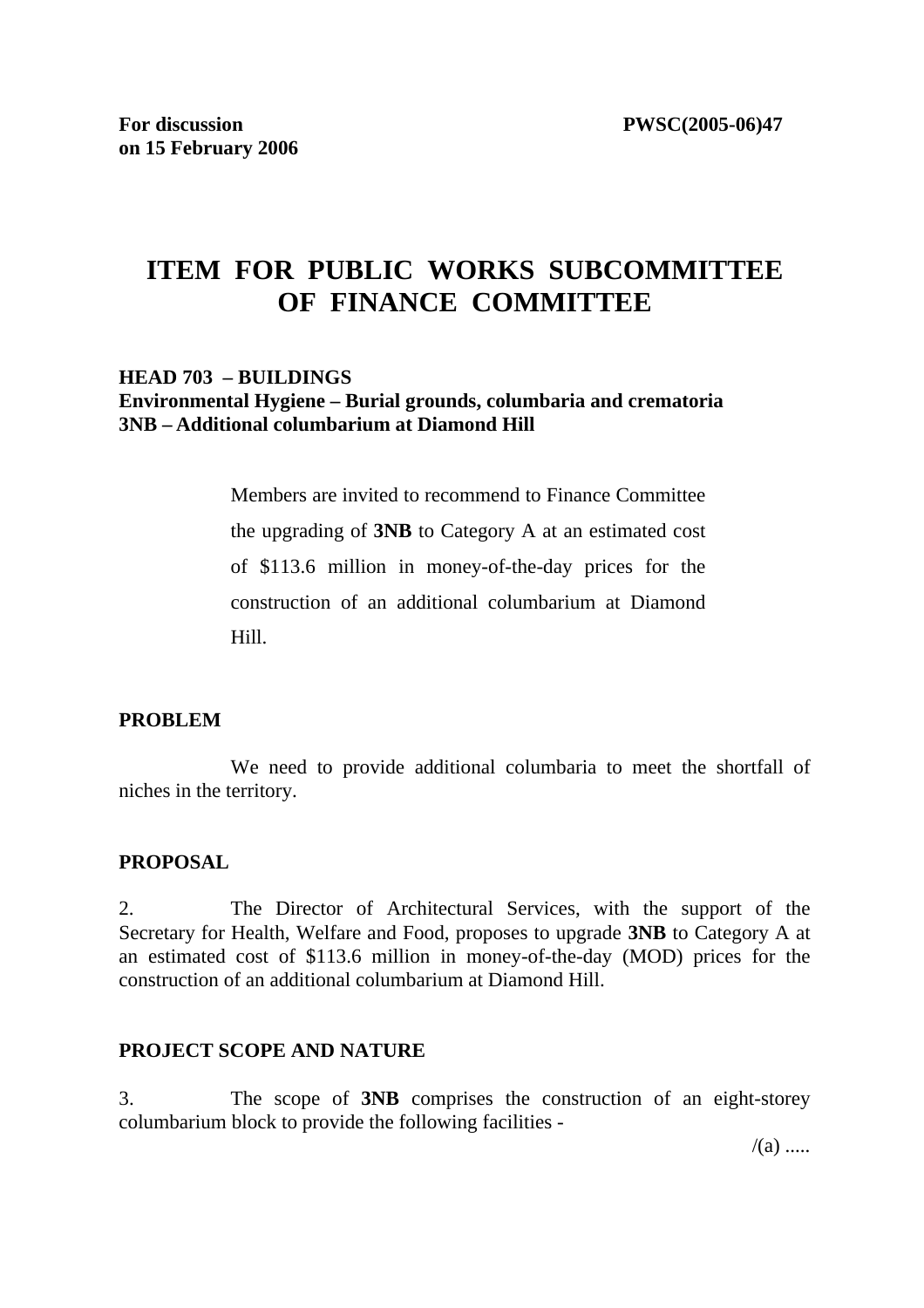- (a) about 18 500 niches;
- (b) supporting facilities including joss paper burners and joss paper pans, ash collection chambers, exhaust treatment plants and ash and refuse chutes;
- (c) ancillary facilities such as offices, storerooms, emergency generator and plant rooms, public toilets, benches and refuse storage area;
- (d) two passenger lifts;
- (e) a public address system and a closed-circuit television system; and
- (f) a temporary landscaped sitting out area.

A site plan is at Enclosure 1 and the artist's impression of the proposed columbarium is at Enclosure 2. We plan to start the construction works in July 2006 for completion in December 2008.

## **JUSTIFICATION**

4. Following population growth, the yearly number of deaths in Hong Kong has increased in the past decade from 30 894 in 1995 to 38 683 in 2005 and is estimated to increase to 47 000 in 2015. Due to limited land supply for coffin burials, the Government has been encouraging the public to adopt cremation in lieu of coffin burials since the 1970s. The adoption of cremation as a means of disposal of the dead has been rising steadily in the last 30 years from 35% (7 300 cremations) in 1975 to 86% (33 000 cremations) in 2005. The cremation rate is anticipated to rise further in the coming years and would probably level off at about 90% in 2010s. With an increasing demand for cremation services, there is also an increasing need for the supply of niches.

5. Niches are provided by both the Government and the private sector. The Government manages a total of about 138 000 niches in eight Government columbaria, including 43 310 niches in Diamond Hill Columbarium. The Government niches are in general more economical than those provided by private institutions as they are heavily subsidised by public funding. Besides, there are membership restrictions on interment in niches provided by religious bodies, etc. As such, there has been a strong demand for Government niches. All new niches provided by the Government were sold out in March 2005. Presently, only around 100 previously used niches in Government columbaria remain available for sale to the public.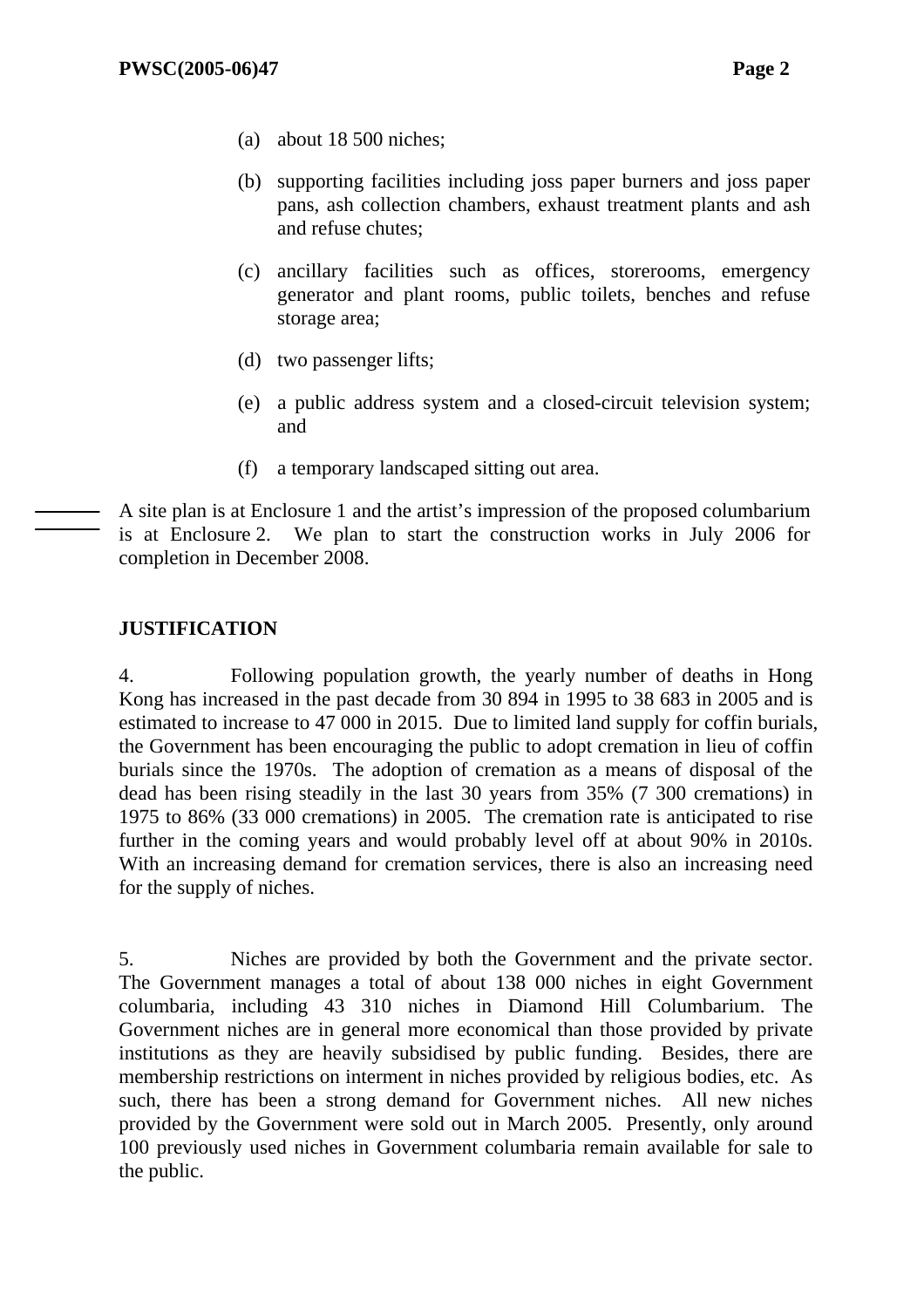$/6.$ .....

6. To meet the demand in these two years, the Government is now building about 10 000 new niches in small patches of unused land in columbaria at Cape Collinson, Kwai Chung and Wo Hop Shek for commissioning in the first half of 2006 by phases, with an addition of another 1 000 niches in Cheung Chau Columbarium by the end of 2006. Besides, the Board of Management of Chinese Permanent Cemeteries is developing 25 000 additional niches in its Cape Collinson Chinese Permanent Cemetery. The niches are expected to be completed by phases in 2006 and 2007.

7. To meet the increasing public demand for niches in the longer term, the Government is working on a robust plan that aims to provide new columbarium blocks in Diamond Hill and Kwai Chung Columbaria area as well as Wo Hop Shek Cemetery within the next decade.

8. One of our proposals is to construct a multi-storey columbarium block at Po Kong Village Road in Wong Tai Sin, adjacent to the existing columbarium blocks and next to the Diamond Hill Crematorium and the Diamond Hill Urn Cemetery. The new columbarium block, occupying an area of about 2 800 square metres  $(m<sup>2</sup>)$  is easily accessible by public transport.

9. In designing this project, we have envisaged the problem of a large number of visitors during the Ching Ming and Chung Yeung Festivals. In order to allow thoroughfare to help facilitate crowd movements during these festivals, we have therefore purposely adopted an open space design at the ground floor whereby only toilet facilities and plant rooms will be provided without niches. A number of exits to Po Kong Village Road will also be provided for easy accessibility and better crowd circulation. The layout of the proposed columbarium has adopted the design of a landscaped garden which would harmonise with the surrounding environment.

## **FINANCIAL IMPLICATIONS**

10. We estimate the capital cost of **3NB** to be \$113.6 million in MOD prices (see paragraph 11 below), made up as follows –

#### **\$ million**

(a) Site preparation 1.8

 $/(b)$  .....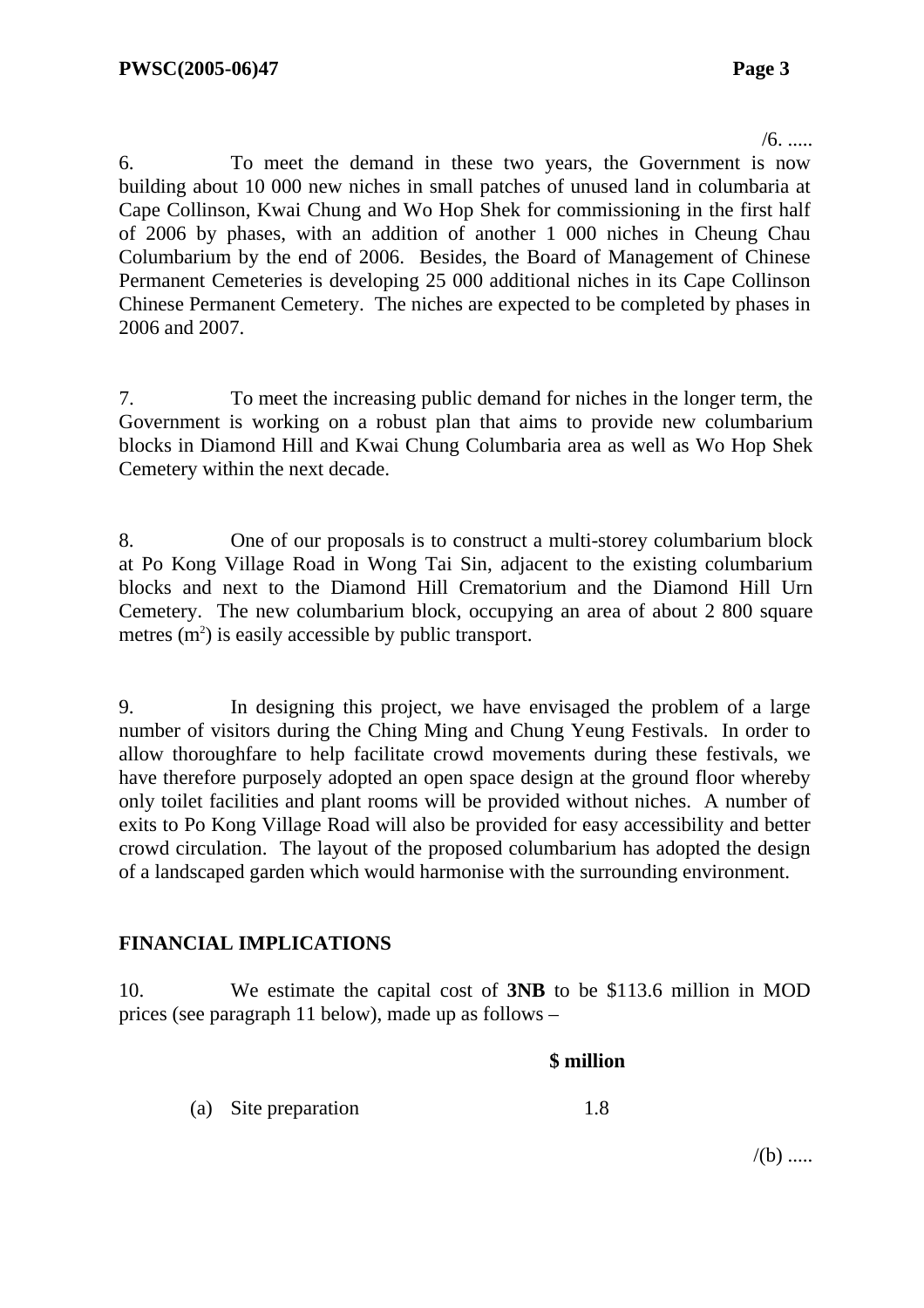|     |                                    | \$ million |                 |
|-----|------------------------------------|------------|-----------------|
| (b) | Piling                             | 14.5       |                 |
| (c) | <b>Building</b>                    | 44.5       |                 |
| (d) | Building services                  | 30.4       |                 |
| (e) | Drainage                           | 1.6        |                 |
| (f) | External works                     | 7.5        |                 |
| (g) | Furniture & Equipment <sup>1</sup> | 3.1        |                 |
| (h) | Contingencies                      | 10.0       |                 |
|     | Sub-total                          | 113.4      | (in September   |
| (i) | Provision for price adjustment     | 0.2        | 2005 prices)    |
|     | Total                              | 113.6      | (in MOD prices) |
|     |                                    |            |                 |

The construction floor area  $(CFA)$  of **3NB** is about 7 750 m<sup>2</sup>. The estimated construction unit cost, represented by the building and the building services costs, is \$9,665 per  $m<sup>2</sup>$  of CFA in September 2005 prices. We consider this unit cost reasonable as compared with other similar projects undertaken by the Government.

11. Subject to approval, we will phase the expenditure as follows –

| Year        | \$ million<br>(Sep 2005) | <b>Price</b><br>adjustment<br>factor | \$ million<br>(MOD) |         |
|-------------|--------------------------|--------------------------------------|---------------------|---------|
| $2006 - 07$ | 9.0                      | 1.00125                              | 9.0                 |         |
|             |                          |                                      |                     | $/2007$ |

<sup>1</sup> Based on an indicative list of furniture and equipment items required.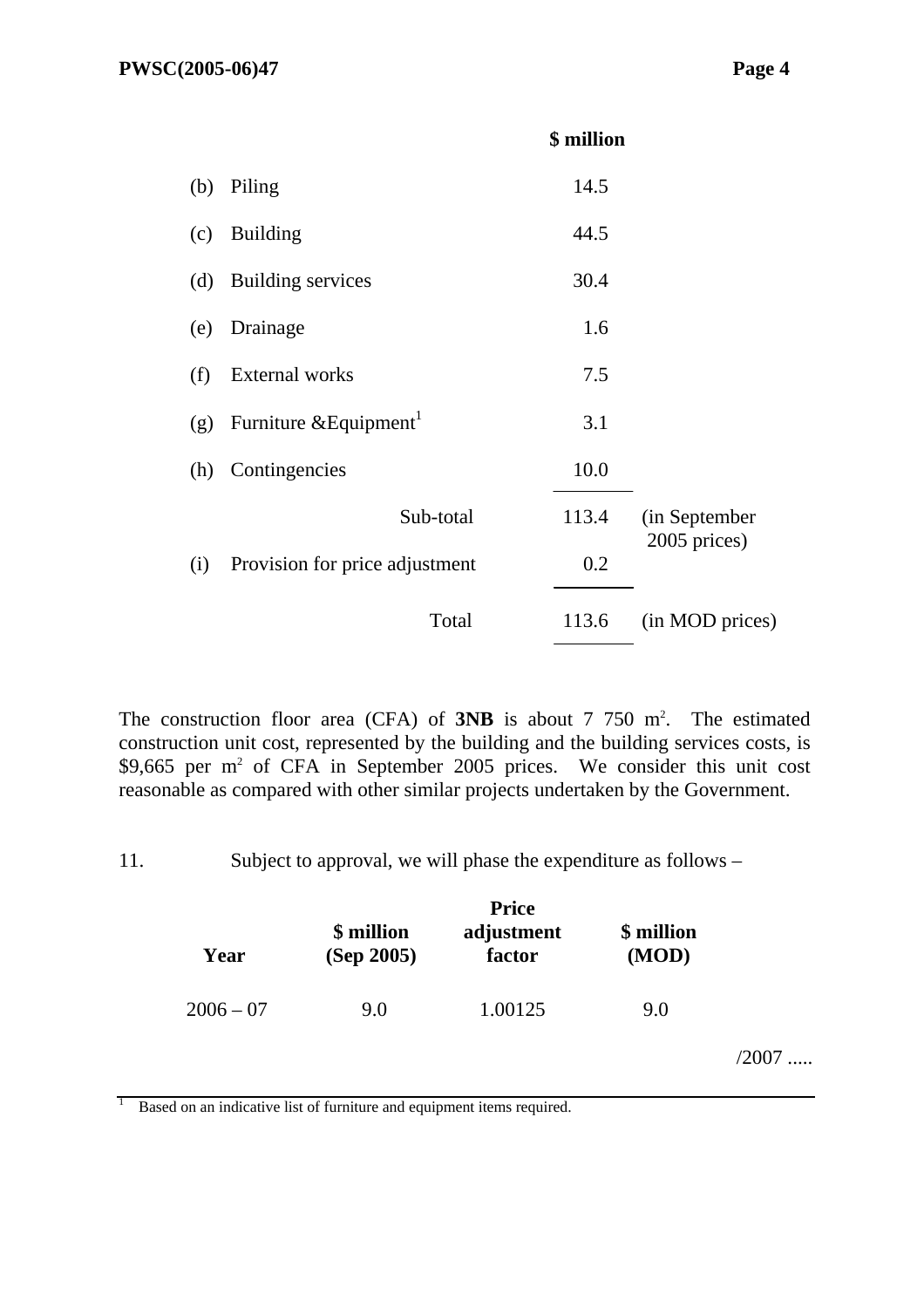| Year        | \$ million<br>(Sep 2005) | <b>Price</b><br>adjustment<br>factor | \$ million<br>(MOD) |
|-------------|--------------------------|--------------------------------------|---------------------|
| $2007 - 08$ | 36.0                     | 1.00125                              | 36.0                |
| $2008 - 09$ | 34.4                     | 1.00125                              | 34.4                |
| $2009 - 10$ | 19.0                     | 1.00125                              | 19.0                |
| $2010 - 11$ | 15.0                     | 1.01627                              | 15.2                |
|             | 113.4                    |                                      | 113.6               |

12. We have derived the MOD estimates on the basis of the Government's latest forecast of trend rate of change in the prices of public sector building and construction output for the period 2006 to 2011. We will deliver the piling works and building works through two lump sum contracts because we can clearly define the scope of the works in advance. The contracts will not provide for price adjustments because the contract periods will not exceed 21 months.

13. The annual recurrent expenditure for the proposed columbarium is about \$4.9 million.

## **PUBLIC CONSULTATION**

14. The original scope of the project was to build 20 000 niches at the site to meet increasing public demand. When we consulted the former Wong Tai Sin District Board in November 1995, Members expressed concerns on the crowd control and traffic arrangement during the Ching Ming and Chung Yeung Festivals, adequacy of fire prevention measures and circulation area within the columbarium, potential air pollution caused by the joss paper burners, and the need for adequate barrier at boundary to conceal the building from outside.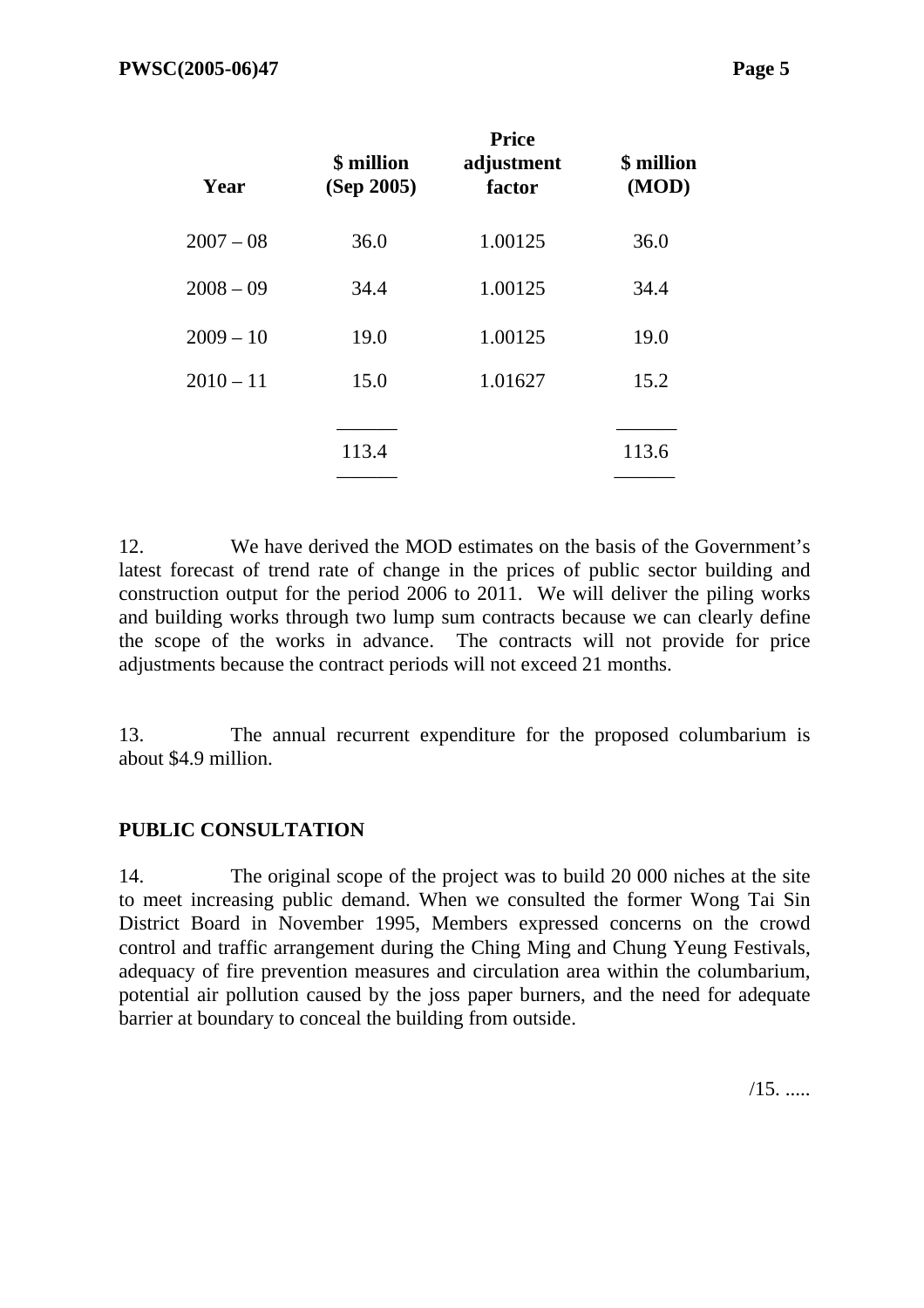15. To address these concerns, we have made changes to the proposal in a re-submission to the then Wong Tai Sin Provisional District Board in July 1997. For the design of the new block, it mainly included reduction in the number of niches from 20 000 to 18 500, widening the width of the passageway on each floor to improve crowd circulation, and installation of exhaust air treatment plant. In addition, the revised design will provide independent air chutes on each floor to prevent ash from emitting from the burner. Members noted the revised proposal.

16. Subsequently, we consulted the Traffic and Transport Committee of the Wong Tai Sin District Council on the proposed traffic management in March and November 2005. We have addressed Members' concerns on traffic arrangement, and they had no objection to the proposed works. We also consulted the Legislative Council Panel on Food Safety and Environmental Hygiene on this project in January 2006. Members generally supported the project.

# **ENVIRONMENTAL IMPLICATIONS**

17. The project is not a designated project under the Environmental Impact Assessment Ordinance (Cap. 499). We carried out a Preliminary Environmental Review (PER) for the project in November 1994, which was agreed by EPD. With proper design of joss paper burners equipped with exhaust air treatment plant to mitigate the adverse quality of gaseous emissions, the project will not cause longterm environmental impact. During construction, we will control noise, dust and site run-off nuisances to within established standards and guidelines through the implementation of mitigation measures in the relevant contracts. These include the use of silencers, mufflers, acoustic lining or shields for noisy construction activities, frequent cleaning and watering of the site, and the provision of wheel-washing facilities.

18. We have considered measures in the planning and design stages to reduce the generation of construction and demolition (C&D) materials where possible. In addition, we will require the contractors to reuse inert C&D materials on site or in other suitable construction sites as far as possible, in order to minimise the disposal of C&D materials to public fill reception facilities. We will encourage the contractors to maximise the use of recycled or recyclable C&D materials, as well as the use of non-timber formwork to further minimise the generation of construction waste.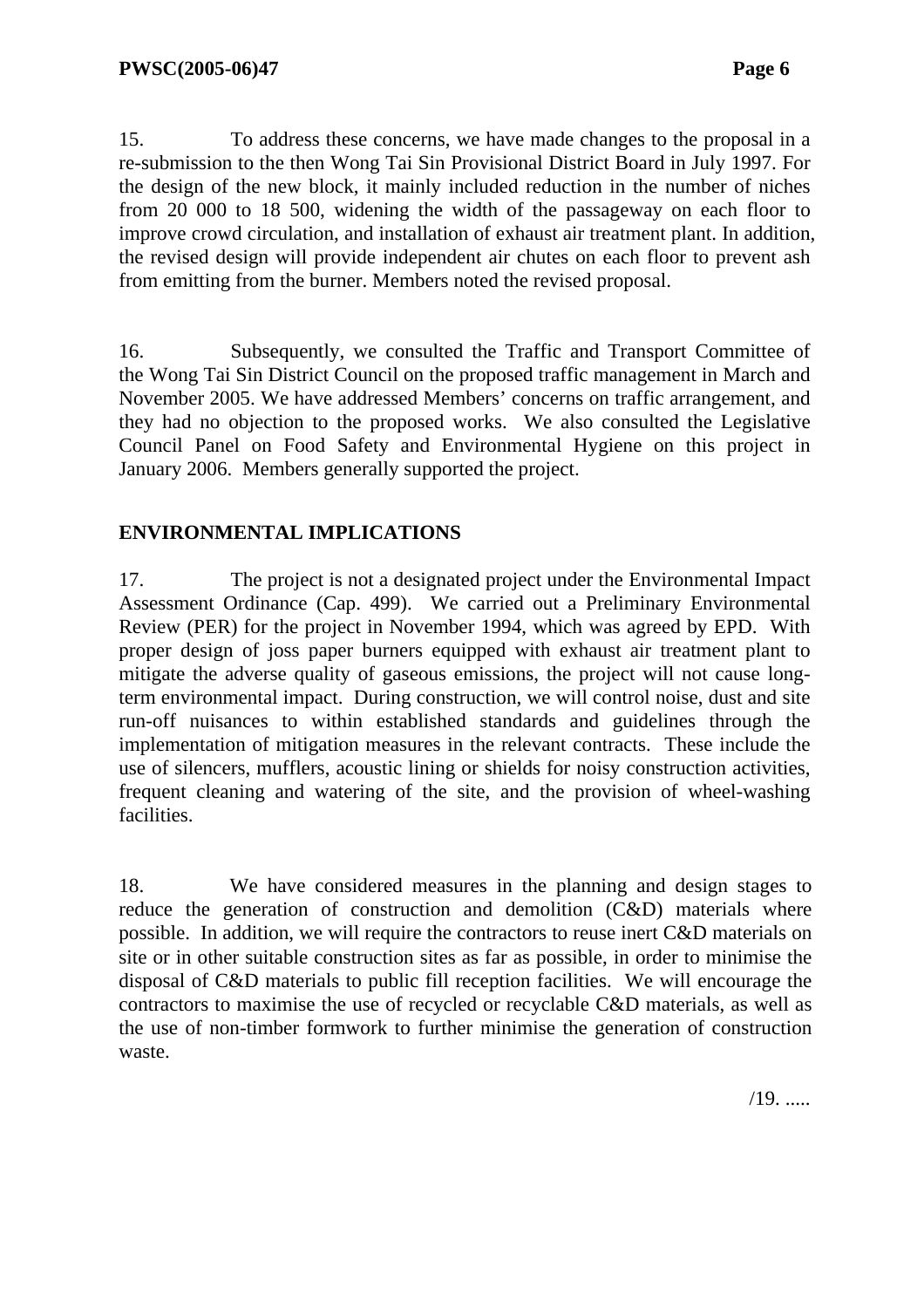19. We will require the contractors to submit waste management plans (WMPs) for approval. The WMPs will include appropriate mitigation measures to avoid, reduce, reuse and recycle C&D materials. We will ensure that the day-to-day operations on site comply with the approved WMPs. We will control the disposal of public fill, C&D materials and C&D waste to public fill reception facilities<sup>2</sup> and landfills respectively through a trip-ticket system. We will require the contractors to separate public fill from C&D waste for disposal at appropriate facilities. We will record the disposal, reuse and recycling of C&D materials for monitoring purposes.

20. We estimate that the project will generate about 23 600 tonnes of C&D materials. Of these, we will reuse about 3 200 tonnes (13.6%) on site and deliver 17 700 tonnes (75.0%) to public fill reception facilities for subsequent reuse. In addition, we will dispose 2 700 tonnes (11.4%) at landfills. The total cost for accommodating C&D materials at public fill reception facilities and landfill sites is estimated to be \$815,400 for this project (based on an unit cost of \$27/tonne for disposal at public fill reception facilities and  $$125/tonne<sup>3</sup>$  at landfills).

# **LAND ACQUISITION**

21. The project does not require land acquisition.

# **BACKGROUND INFORMATION**

22. We upgraded **3NB** to Category B in October 2003. We engaged term contractors to carry out ground investigation, and a topographical survey, and consultants to carry out the layout design, a geotechnical assessment, a traffic impact assessment (TIA) and drafting services for contract documentation for the project at a total cost of \$1.7 million. We have charged this amount to block allocation **Subhead 3100GX** "Project feasibility studies, minor investigations and consultants' fees for items in Category D of the Public Works Programme". The term contractors and the consultants have completed the ground investigation, topographical survey, layout design, geotechnical assessment and TIA. We have completed the detailed design of the project and is finalising the tender documents by in-house staff resources.

 $/23$ . .....

<sup>2</sup> Public fill reception facilities are specified in Schedule 4 of the Waste Disposal (Charges for Disposal of Construction Waste) Regulation. Disposal of public fill in public fill reception facilities requires a licence issued by the Director of Civil Engineering and Development.

This estimate has taken into account the cost for developing, operating and restoring the landfills after they are filled and the aftercare required. It does not include the land opportunity cost for existing landfill sites (which is estimated at  $$90/m^3$ ), nor the cost to provide new landfills, (which is likely to be more expensive) when the existing ones are filled.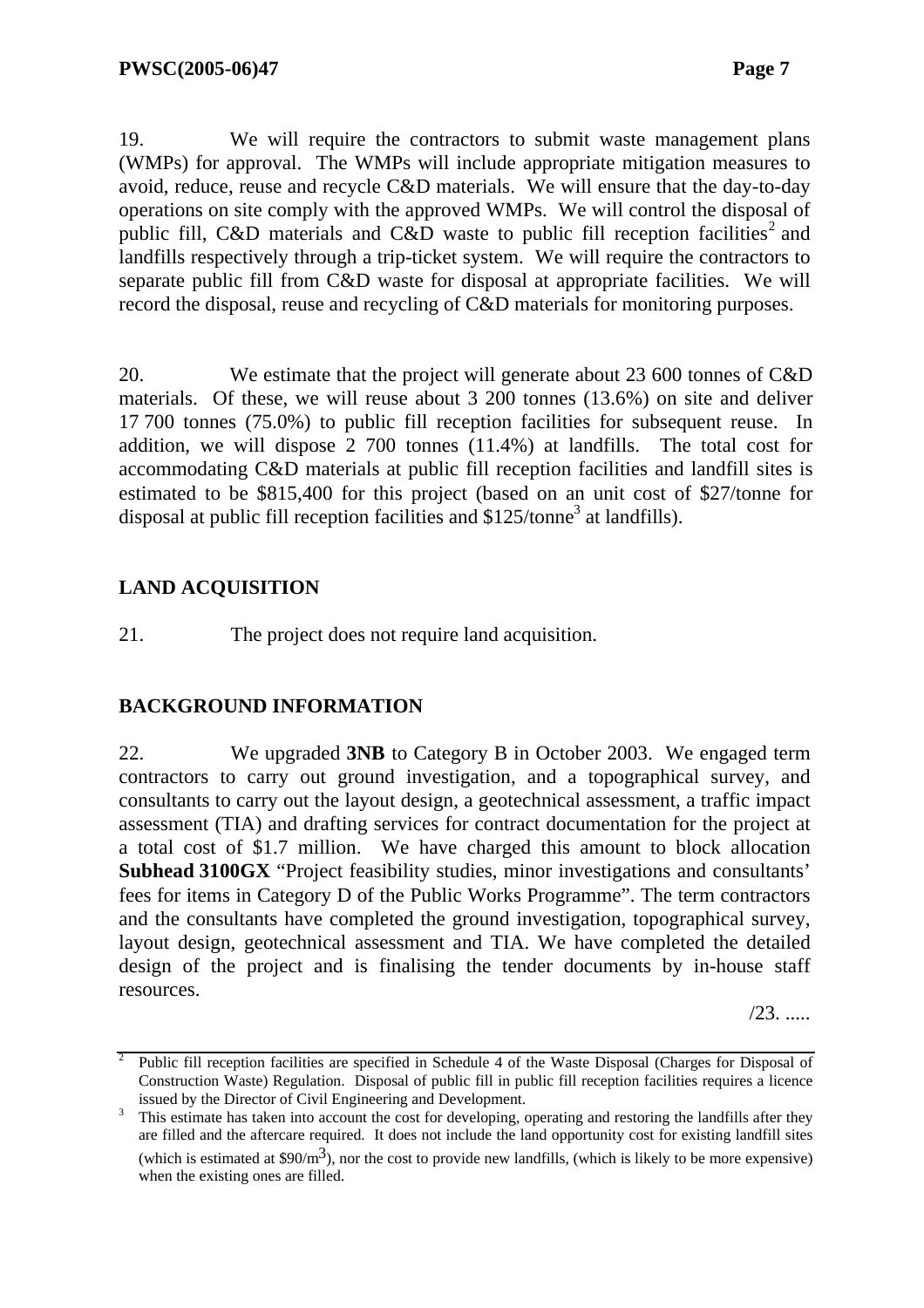23. The proposed construction works will involve removal of 89 trees including 23 to be felled, 65 to be transplanted elsewhere, and one to be replanted within the project site. All trees to be removed are not important trees<sup>4</sup>. We will incorporate planting proposals as part of the project, including estimated quantities of 48 trees, 934 palms, 5 538 shrubs, 28 538 ground cover plants and 286 climbers.

24. We estimate that the proposed works will create about 90 jobs (83 for labourers and another seven for professional/technical staff) providing a total employment of 1 400 man-months.

--------------------------------------

Health, Welfare and Food Bureau February 2006

<sup>&</sup>lt;sup>4</sup> Important trees refer to trees on the Register of Old and Valuable Trees, and any other trees which meet one or more of the following criteria -

<sup>(</sup>a) trees of over 100 years old;

<sup>(</sup>b) trees of cultural, historical or memorable significance;

<sup>(</sup>c) trees of precious or rare species;

<sup>(</sup>d) trees of outstanding form; or

<sup>(</sup>e) trees with trunk diameter exceeding one metre (measured at one metre above ground level).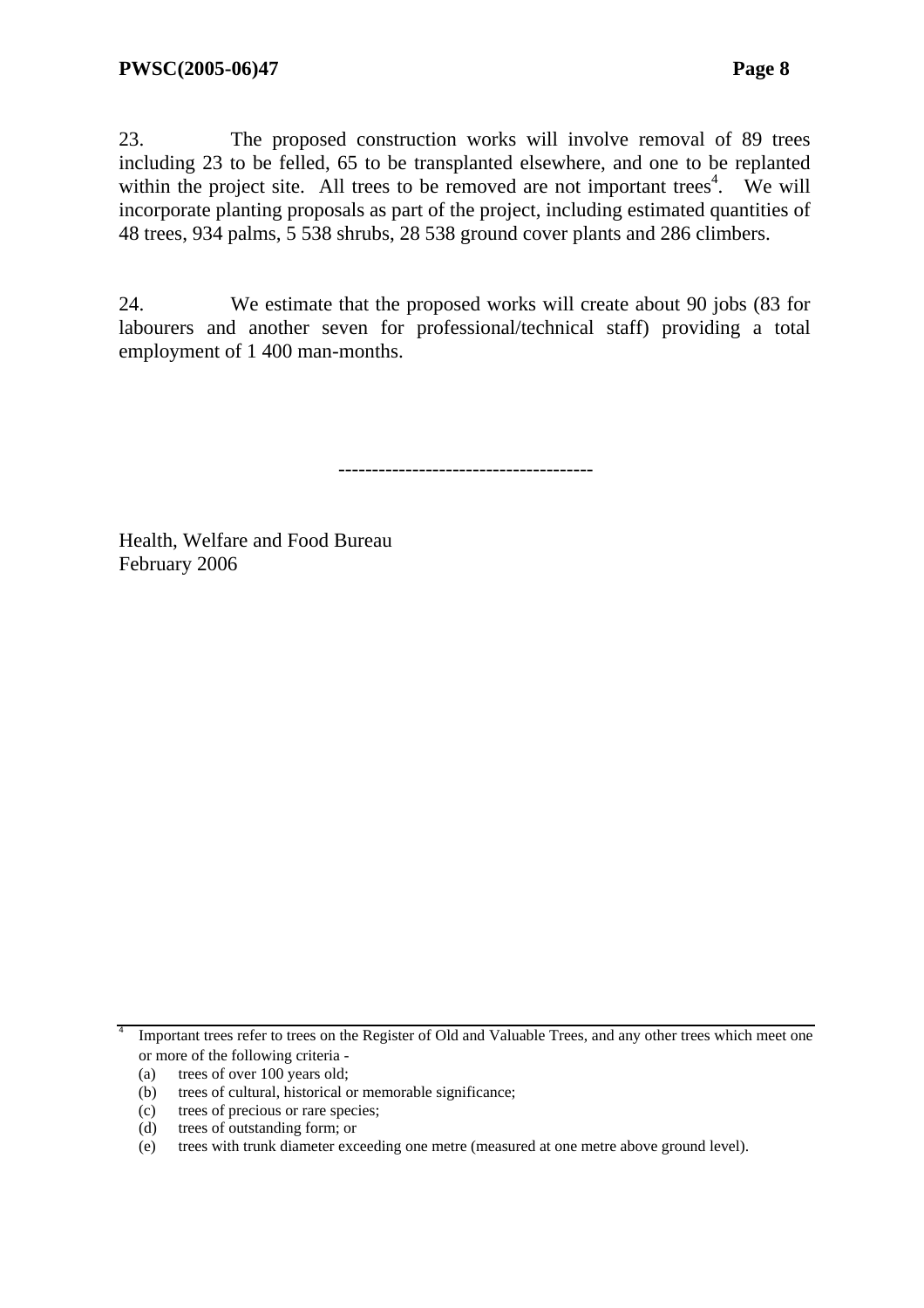